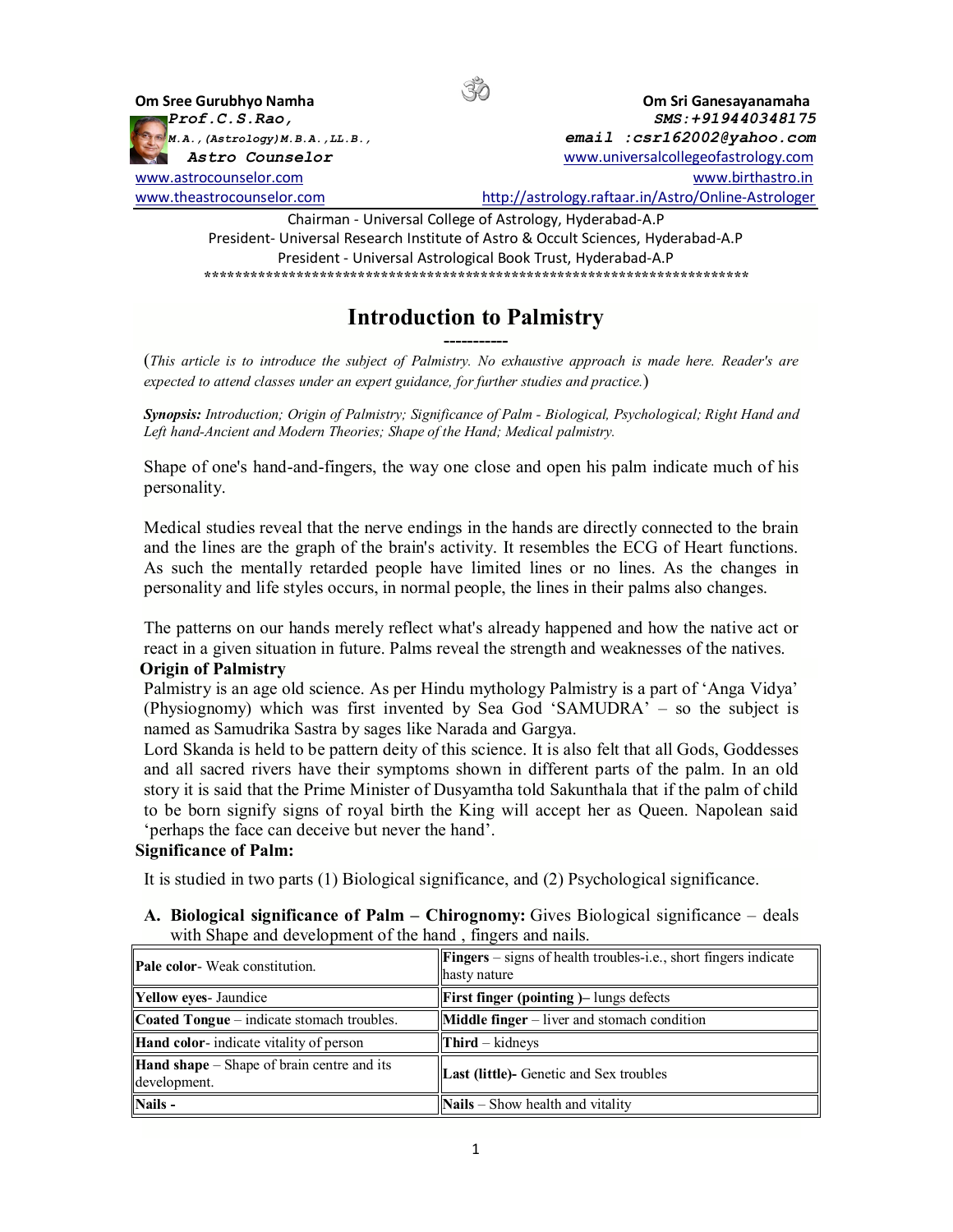**B. Psychological significance of Palm-Chiromancy** – Gives Psychological significance – deals with the interpretation of lines on the hand.

*i. Pattern of Papillary ridges* – formed in the fourth month of pregnancy (i.e., while in mother's womb) and they do not change throughout life. These patterns exhibit physical and mental defects – kidney, rheumatism, ulcer, asthma etc., which the person has acquired prior to birth – congenital.

*ii. Palm is divided into three zones -*

- $\bullet$  Conscious will power;
- Sub-Conscious hidden characteristics of the person
- $\bullet$  Middle social adaptability of the person

iii. Texture of hand – refinement of mind;

iv. Elasticity of hand – adaptability & quickness of mind;

v. Color of hand – nature and temperament of person;

vi. Fingers & Nails – culture, ambitions, many angularities of mind.

**Right Hand & Left hand**- Ancient theories adopted right hand for men and left hand for women for the following reasons.

- $\bullet$  Right hand is active and left is passive In olden days men played active role while women are submissive, passive and dependent on men for their livelihood.
- Merits, strengths and weakness are revealed in active right hand while they are suppressed in the right hands of passive, submissive and dependent women.
- According to Hindu system indication of marriage is to be studied on the left hand on men and on the right hand of women
- Left hand is to be studied for children up to 14 years.

## **Latest theories indicate that** -

- Right or left handedness is a product of evolution. In child hood both hands are used up to an age of around two years like a primitive man.
- Left hand indicates one's sentiments and desires while the right hand reveal the possibility of the fulfillment of desires.
- Left handedness among men may be due to faulty position in mother's womb- mostly seen in twins.

**Modern theorists** do accept that among generations it is proved that right handedness is considered as normal while the left handedness is considered as abnormal. As such the...

- Right hand reveal mental development and intellectual level while the left hand indicate the inner world – sub-conscious mind, hereditary characteristics etc.,
- Left hemisphere in brain shows the conscious behavior and is connected to the right hand.
- Right hemisphere in brain show sub-conscious behavior and is connected to the left hand. Hence left handed people show abnormal traits. Left handed people lack average intelligence and find difficult in reading and memorizing letters and numbers. YET it is not a rule that left handed people are of less intelligence. Many left handed people can be seen with extra ordinary life styles. Men with left handedness may aim at a successful career by developing special skills.
- Papillary ridges on both the hands are formed in the fourth month of the baby while in mother's womb. In case of mentally defective persons, the papillary ridges show a complicated net work in left hand because of the defects in right hemisphere.
- These papillary ridges show defective formation in right hand in case of feeble minded persons who do not have study outlook.

**The Shape of the Hand** -There are three main types of hands: round, square, and rectangular.